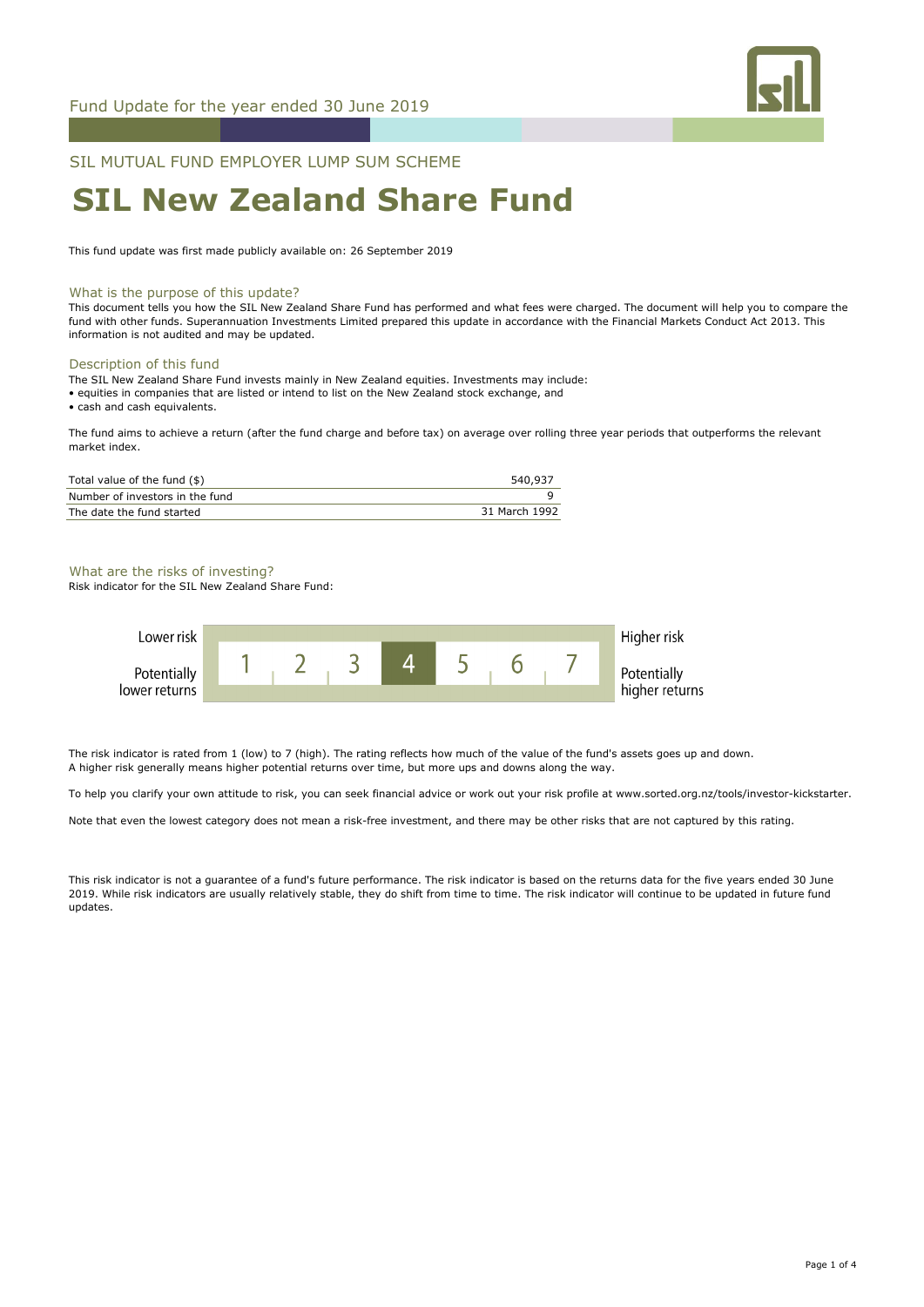|  |  |  |  | How has the fund performed? |  |
|--|--|--|--|-----------------------------|--|
|--|--|--|--|-----------------------------|--|

|                                               | Average over past<br>five years | Past year |  |  |
|-----------------------------------------------|---------------------------------|-----------|--|--|
| Annual return                                 |                                 |           |  |  |
| (after deductions for charges and tax)        | 12.38%                          | 14.39%    |  |  |
| <b>Annual return</b>                          |                                 |           |  |  |
| (after deductions for charges but before tax) | 13.67%                          | 15.50%    |  |  |
| Market index annual return                    |                                 |           |  |  |
| (reflects no deduction for charges and tax)   | 16.77%                          | 18.60%    |  |  |

The market index annual return shows the return of the S&P/NZX50 Total Return Index (with imputation credits re-invested). Additional information about the market index is available in the statement of investment policy and objectives on the scheme register at www.discloseregister.companiesoffice.govt.nz.



### **Annual return graph**

This shows the return after fund charges and tax for each of the last 10 years ending 31 March. The last bar shows the average annual return for the last 10 years, up to 30 June 2019.

**Important:** This does not tell you how the fund will perform in the future.

Returns in this update are after tax at the highest prescribed investor rate (PIR) of tax for an individual New Zealand resident. Your tax may be lower.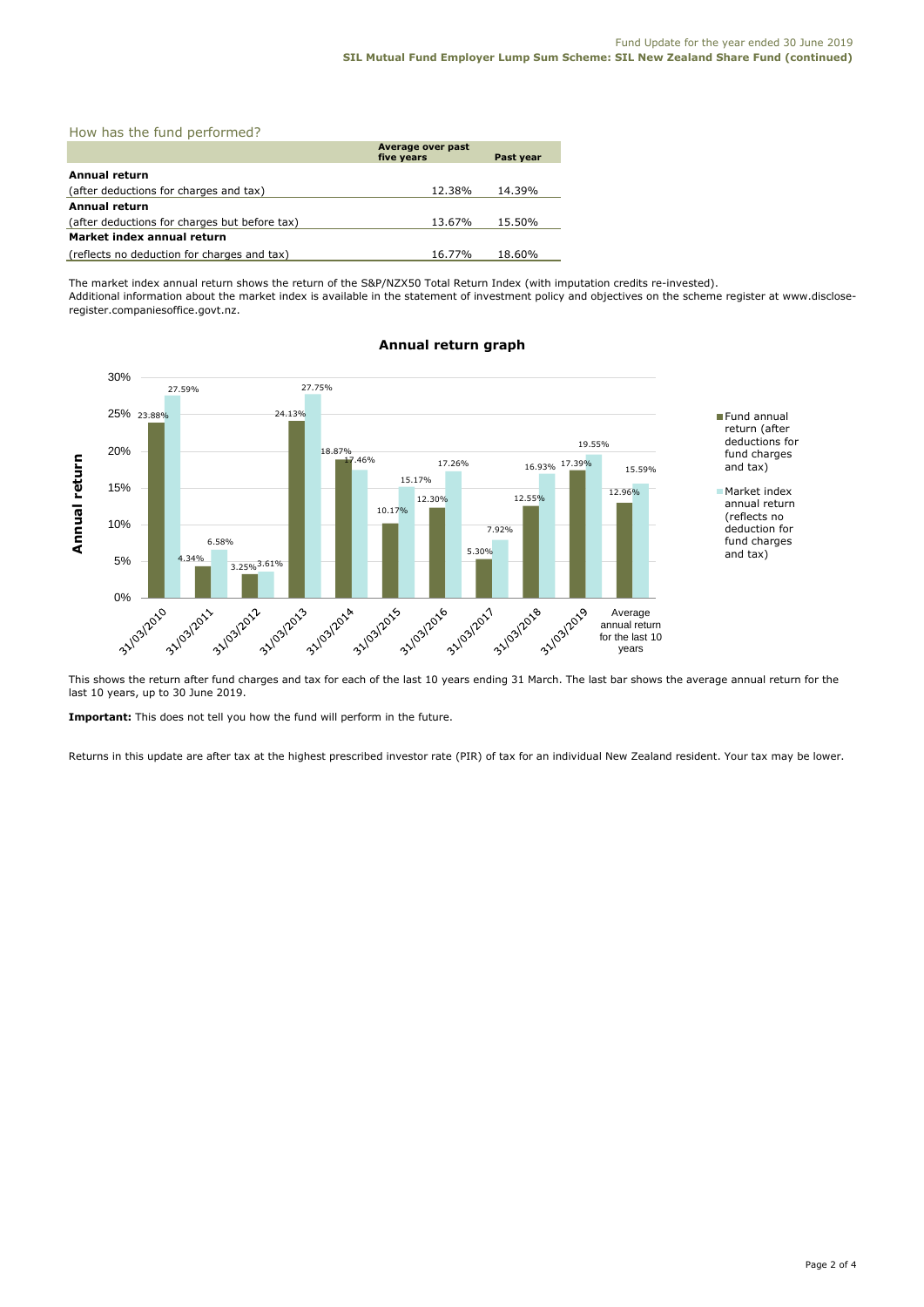### What fees are investors charged?

Investors in the SIL New Zealand Share Fund are charged fund charges. In the year to 30 June 2019 these were:

|                                             | % of net asset value          |
|---------------------------------------------|-------------------------------|
| Total fund charges <sup>1</sup>             | $0.94\%$                      |
| Which are made up of:                       |                               |
| Total management and administration charges | $0.94\%$                      |
| Including:                                  |                               |
| Manager's basic fee                         | 0.84%                         |
| Other management and administration charges | 0.10%                         |
| <b>Total performance based fees</b>         | $0.00\%$                      |
|                                             | Dollar amount per<br>investor |
| <b>Other charges</b>                        |                               |
| Other charges                               | \$0                           |

Investors are not currently charged individual action fees for specific actions or decisions (for example, for withdrawing from or switching funds).

Small differences in fees and charges can have a big impact on your investment over the long term.

### Example of how this applies to an investor

Sarah had \$10,000 in the fund at the start of the year and did not make any further contributions. At the end of the year, Sarah received a return after fund charges were deducted of \$1,439 (that is 14.39% of her initial \$10,000). Sarah also paid \$0 in other charges. This gives Sarah a total return after tax of \$1,439 for the year.

## What does the fund invest in?<br>Actual investment mix<sup>2</sup>

**Actual investment mix<sup>2</sup> <b>Target investment mix**<sup>2</sup> **This shows the types of assets that the fund invests in.** This shows the mix of assets

This shows the mix of assets that the fund generally intends to invest in.